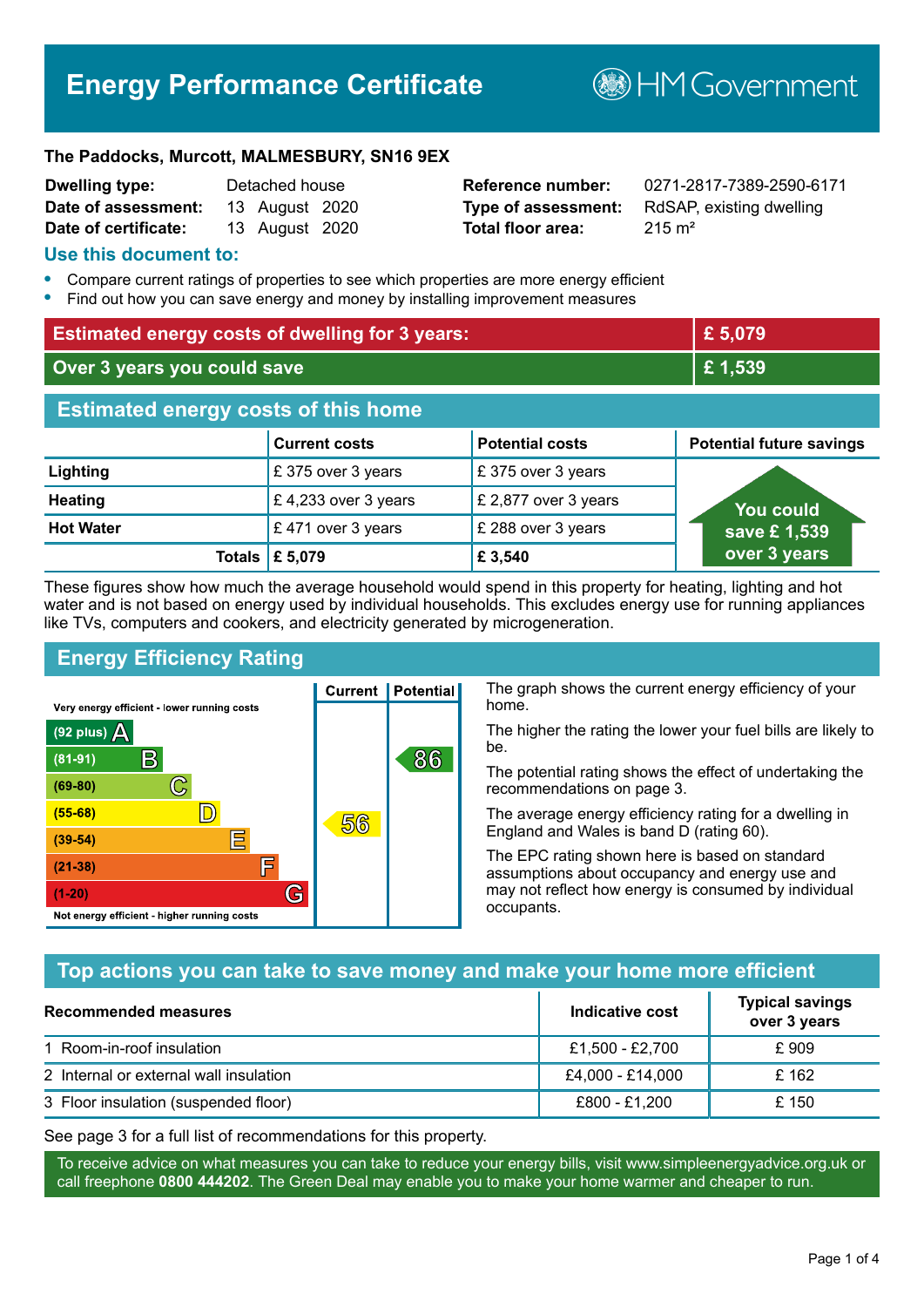**Energy Performance Certificate**

| <b>Element</b>        | <b>Description</b>                                        | <b>Energy Efficiency</b> |
|-----------------------|-----------------------------------------------------------|--------------------------|
| Walls                 | Sandstone or limestone, as built, no insulation (assumed) | $\star$ * * * *          |
|                       | Cavity wall, as built, insulated (assumed)                | ★★★★☆                    |
| Roof                  | Roof room(s), no insulation (assumed)                     | ★☆☆☆☆                    |
|                       | Roof room(s), insulated (assumed)                         | ★★★★☆                    |
| Floor                 | Suspended, no insulation (assumed)                        |                          |
|                       | Solid, limited insulation (assumed)                       |                          |
| Windows               | Fully double glazed                                       | ★★★★☆                    |
| Main heating          | Boiler and radiators, oil                                 | ★★★☆☆                    |
| Main heating controls | Programmer, room thermostat and TRVs                      | ★★★★☆                    |
| Secondary heating     | Room heaters, wood logs                                   |                          |
| Hot water             | From main system                                          | ★★★☆☆                    |
| Lighting              | Low energy lighting in 91% of fixed outlets               | *****                    |

#### **Summary of this home's energy performance related features**

Current primary energy use per square metre of floor area: 180 kWh/m² per year

The assessment does not take into consideration the physical condition of any element. 'Assumed' means that the insulation could not be inspected and an assumption has been made in the methodology based on age and type of construction.

See addendum on the last page relating to items in the table above.

#### **Low and zero carbon energy sources**

Low and zero carbon energy sources are sources of energy that release either very little or no carbon dioxide into the atmosphere when they are used. Installing these sources may help reduce energy bills as well as cutting carbon. The following low or zero carbon energy sources are provided for this home:

**•** Biomass secondary heating

#### **Your home's heat demand**

For most homes, the vast majority of energy costs derive from heating the home. Where applicable, this table shows the energy that could be saved in this property by insulating the loft and walls, based on typical energy use (shown within brackets as it is a reduction in energy use).

| <b>Heat demand</b>           | <b>Existing dwelling</b> | Impact of loft<br>insulation | Impact of cavity<br>wall insulation | Impact of solid<br>wall insulation |
|------------------------------|--------------------------|------------------------------|-------------------------------------|------------------------------------|
| Space heating (kWh per year) | 26,158                   | (102)                        | N/A                                 | (931)                              |
| Water heating (kWh per year) | 3,011                    |                              |                                     |                                    |

You could receive Renewable Heat Incentive (RHI) payments and help reduce carbon emissions by replacing your existing heating system with one that generates renewable heat, subject to meeting minimum energy efficiency requirements. The estimated energy required for space and water heating will form the basis of the payments. For more information, search for the domestic RHI on the www.gov.uk website.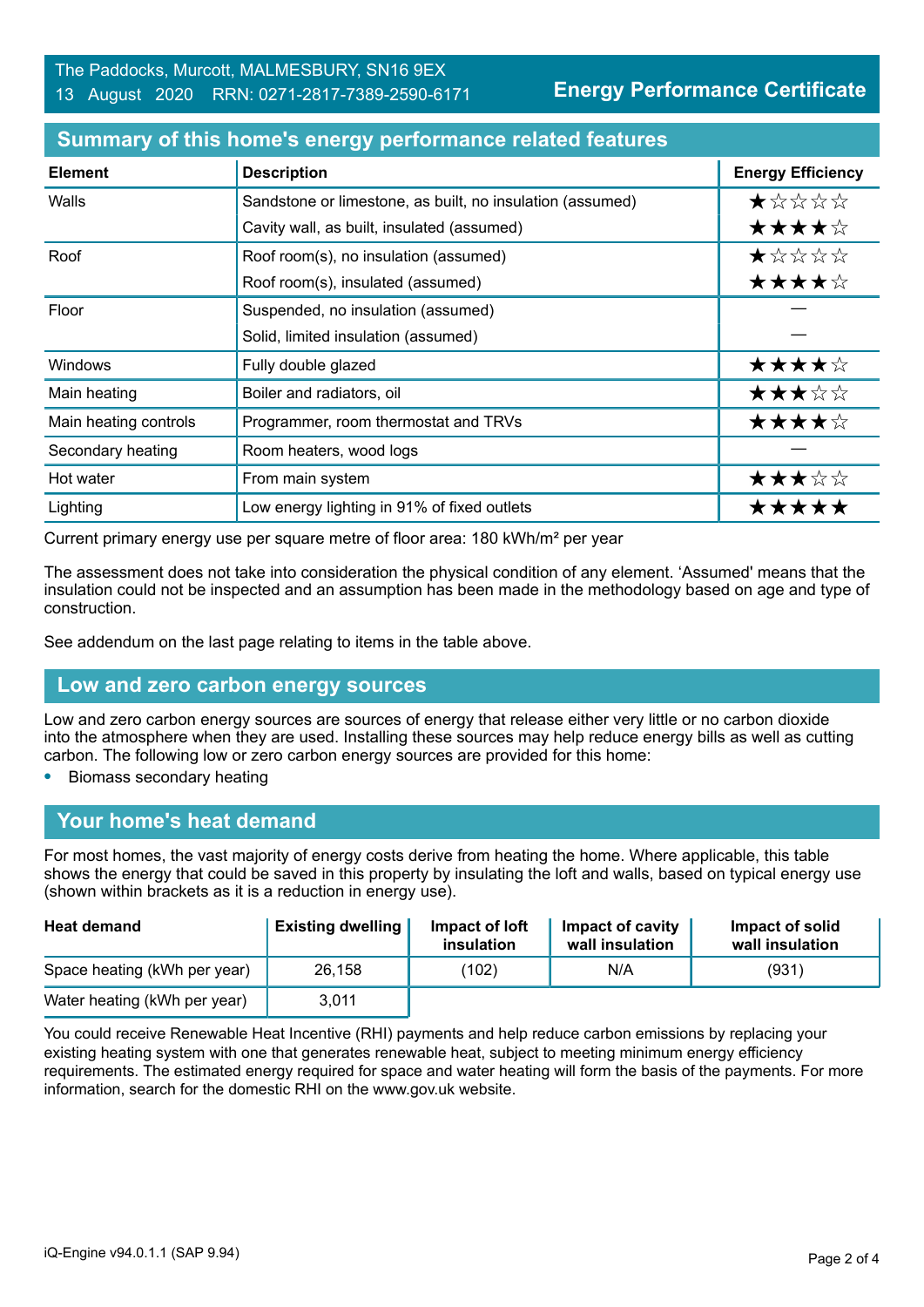#### The Paddocks, Murcott, MALMESBURY, SN16 9EX 13 August 2020 RRN: 0271-2817-7389-2590-6171

### **Recommendations**

The measures below will improve the energy performance of your dwelling. The performance ratings after improvements listed below are cumulative; that is, they assume the improvements have been installed in the order that they appear in the table. To receive advice on what measures you can take to reduce your energy bills, visit www.simpleenergyadvice.org.uk or call freephone 0800 444202. Before installing measures, you should make sure you have secured the appropriate permissions, where necessary. Such permissions might include permission from your landlord (if you are a tenant) or approval under Building Regulations for certain types of work.

| <b>Recommended measures</b>          | Indicative cost   | <b>Typical savings</b><br>per year | <b>Rating after</b><br>improvement |
|--------------------------------------|-------------------|------------------------------------|------------------------------------|
| Room-in-roof insulation              | £1,500 - £2,700   | £ 303                              | <b>D64</b>                         |
| Internal or external wall insulation | £4,000 - £14,000  | £ 54                               | <b>D66</b>                         |
| Floor insulation (suspended floor)   | £800 - £1,200     | £ 50                               | <b>D67</b>                         |
| Floor insulation (solid floor)       | £4,000 - £6,000   | £ 50                               | <b>D68</b>                         |
| Solar water heating                  | £4,000 - £6,000   | £ 56                               | C70                                |
| Solar photovoltaic panels, 2.5 kWp   | £3,500 - £5,500   | £ 348                              | C75                                |
| Wind turbine                         | £15,000 - £25,000 | £ 669                              | <b>B86</b>                         |

# **Financial Support and the Green Deal**

Green Deal Finance allows you to pay for some of the cost of your improvements in instalments under a Green Deal Plan (note that this is a credit agreement, but with instalments being added to the electricity bill for the property). The availability of a Green Deal Plan will depend upon your financial circumstances. There is a limit to how much Green Deal Finance can be used, which is determined by how much energy the improvements are estimated to **save** for a 'typical household'.

You may also be able to obtain support towards repairs or replacements of heating systems and/or basic insulation measures under the ECO scheme, provided that you are in receipt of qualifying benefits or tax credits. To learn more about this scheme and the rules about eligibility, visit www.simpleenergyadvice.org.uk or call freephone **0800 444202** for England and Wales.